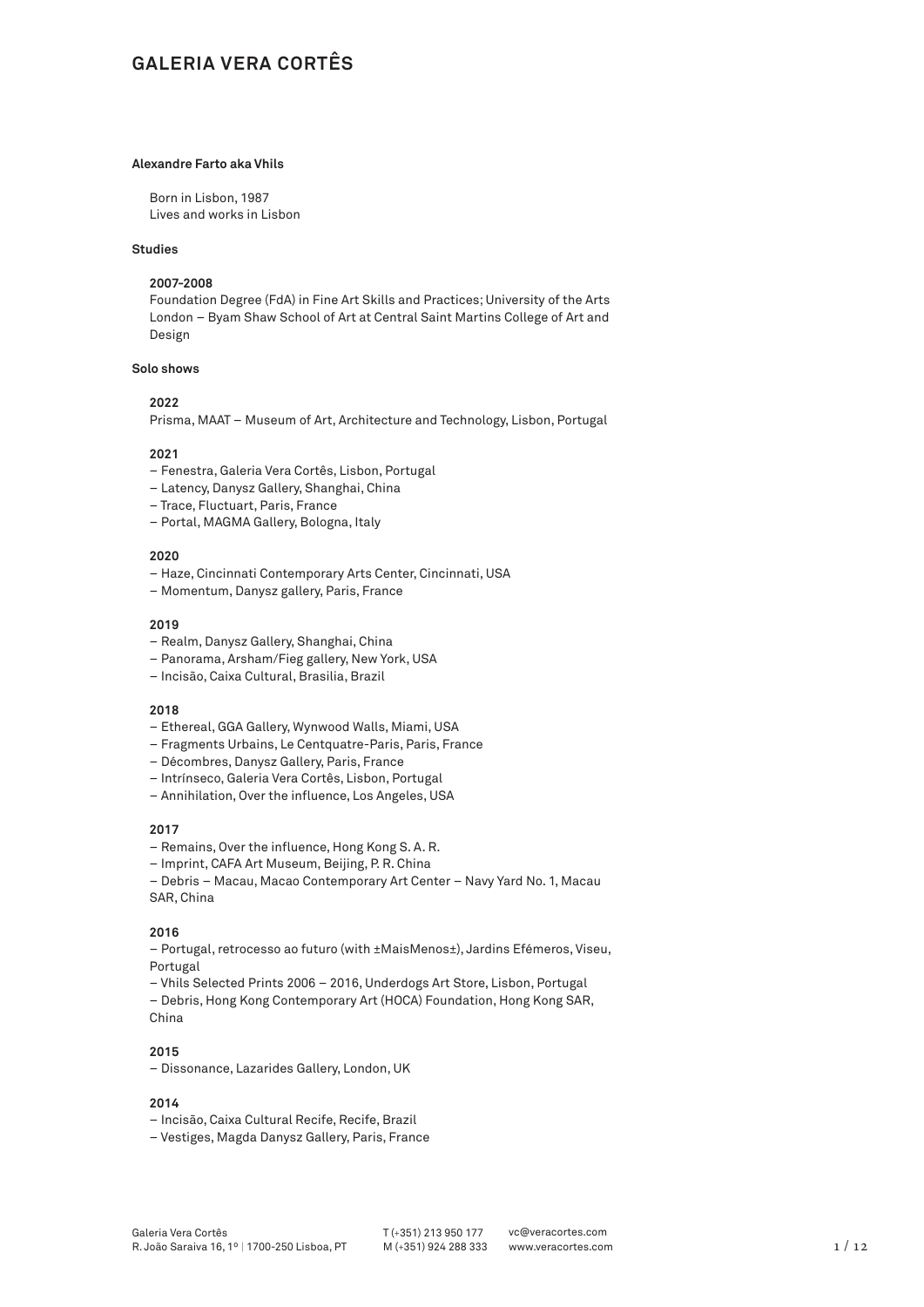- Dissecção/Dissection, EDP Fondation, Museu da Eletricidade, Lisbon, Portugal
- Incisão, Caixa Cultural Curitiba, Curitiba, Brazil

– Vhils, Lisbon & Estoril Film Festival, Centro de Congressos do Estoril,

Portugal

- Fragmentos, Solo Show, Clark Art Center, Rio de Janeiro, Brazil
- Dissolve, Skalitzers Gallery, Sydney, Australia

### **2012**

- Devoid, Lazarides Gallery, London, UK
- Entropy, Magda Danysz Gallery, Paris, France
- Diorama, Vera Cortês Art Agency, Lisbon, Portugal
- Visceral, 18th Gallery, Shanghai, China
- Vhils Selected Prints 2005 2012, Montana Shop & Gallery Lisboa, Lisbon,

Portugal

### **2011**

- Detritos, Galeria Presença, Porto, Portugal
- Vhils Artist Residency, The BLDG Art Gallery, Covington, Kentucky, USA

# **2009**

– Scratching the surface, Lazarides, London, UK

#### **2008**

– Even if you win the rat race, you're still a rat, Vera Cortês Art Agency, Lisbon, Portugal

### **2007**

– Building 3 Steps, reinstallation at MACE – Museu de Arte Contemporânea de Elvas, Elvas, Portugal

## **2006**

– Building 3 Steps – Part III (with Miguel Maurício), Vera Cortês Art Agency at Galeria Promontório Arquitectos,

Lisbon, Portugal

– Building 3 Steps – Part II (with Miguel Maurício), Vera Cortês Art Agency at Galeria Promontório Arquitectos,

Lisbon, Portugal

– Building 3 Steps – Part I (with Miguel Maurício), Vera Cortês Art Agency at Galeria Promontório Arquitectos,

Lisbon, Portugal

– Compact Life, Vera Cortês Art Agency, Lisbon, Portugal

# **Group shows**

# **2021**

Commotion, large-scale installation conceived by Vhils for the headquarters of the Council of the European Union in Brussels with the participation of 19 artists to mark the beginning of the Portuguese Presidency of the Council of the European Union, held in the first half of 2021.

# **2020**

– ProjectoMAP 2010–2020. Mapa ou Exposição, curated by Alda Galsterer and Verónica de Mello, Museu Coleção Berardo, Lisbon, Portugal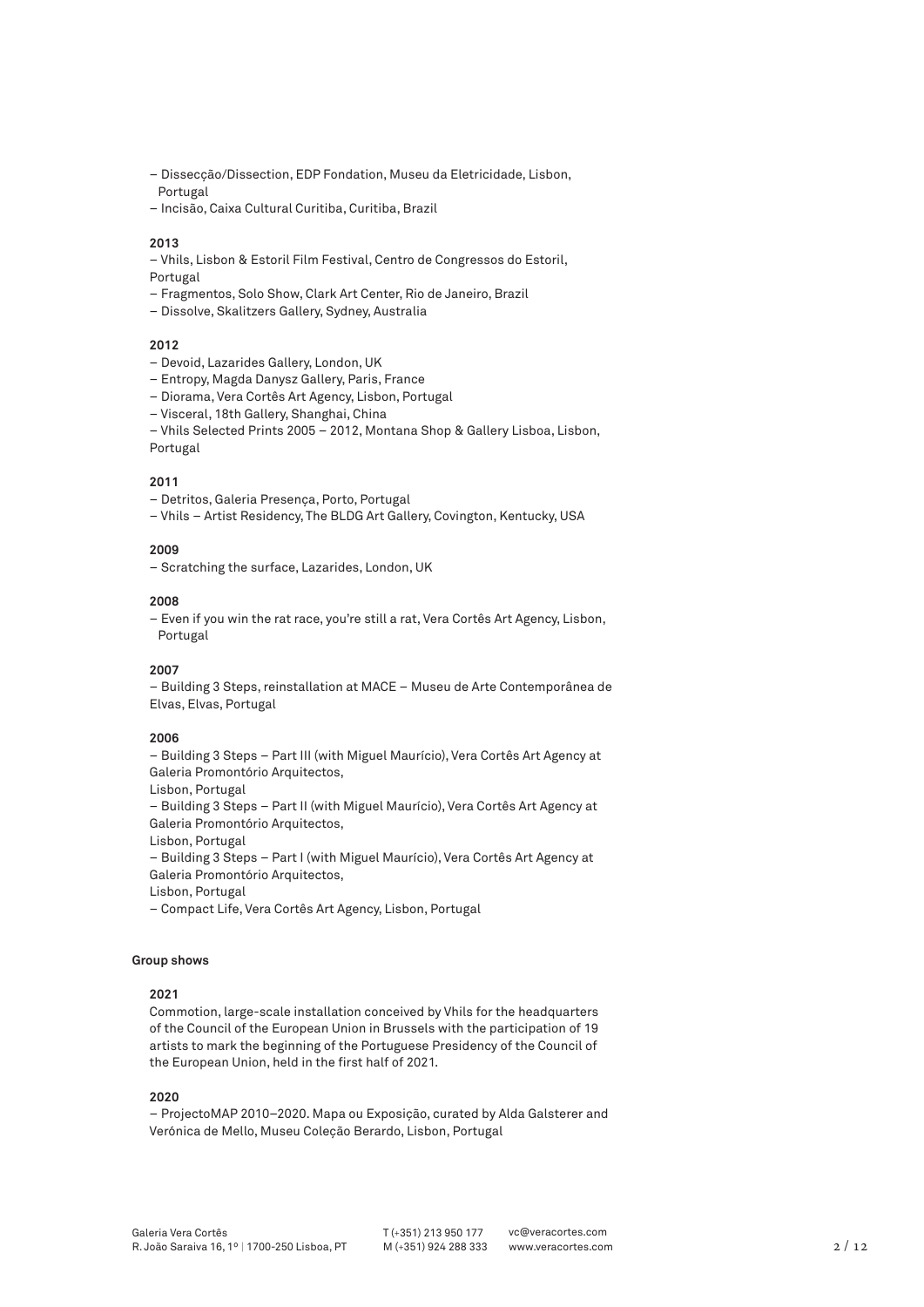– Design em São Bento – Traços da Cultura Portuguesa, Palácio de São Bento, Lisbon, Portugal

– Alexandre Farto aka Vhils + António Bolota, Galeria Vera Cortês, Lisbon, Portugal

# **2019**

- Watch this Space, Lazinc, London, UK
- Ten Years of the Wynwood Walls, Goldman Global Arts Gallery, Miami, USA
- Up the Wall, Kirk Gallery, Aalborg, Denmark
- Festival Iminente Lisboa, Panorâmico de Monsanto, Lisbon, Portugal
- Embellir Paris, Paris, France
- Beyond the Streets, New York, USA
- CAIS Urbana, Casa da Arquitectura, Matosinhos, Portugal
- Out in the Open, Kirk Gallery, Aalborg, Denmark
- Parti Pris, Danysz Gallery, Paris, France

– Conquête Urbaine – street art au musée, Musée des Beaux-Arts de Calais, Calais, France

- ADN Art dans Nancy, Nancy, France
- Don't Believe the Hype, Artcurial, Paris, France
- Urban Fine Art II, MUCA Museum of Urban and Contemporary Art, Munich, Germany
- E livres habitamos a substância do tempo, Praça da Liberdade, Almada, Portugal
- 
- La Source, Fondation Carmignac, Île de Porquerolles, France
- NuArt Aberdeen 2019, Aberdeen, UK
- Post Contemporary Urban Graphics 7019, MoCA Museum of
- Contemporary Art Shanghai, Shanghai, China

### **2018**

- Roteiro de Arte em Barragens, Commissioned by EDP, Caniçada, Portugal
- Beyond Words, Goldman Global Arts Gallery, Miami, USA
- All the Rage, Mandarin Oriental Taipei, Taipei, Taiwan
- Pavement Lickers, Helium London, London, UK
- Vis a Vis, Danysz Gallery, Paris, France
- Festival Iminente London, The Old Truman Brewery, London, UK
- Arte em São Bento Colecção António Cachola, Palácio de São Bento, Lisbon, Portugal
- Group Show, District 13 International Art Fair, Druout, Paris, France
- Understand the Power of Art as a Social Architect, Urban Nation Museum for
- Urban Contemporary Art, Berlin, Germany
- Festival Iminente Lisboa, Panorâmico de Monsanto, Lisbon, Portugal
- One to One, 1:1 Gallery, Luxembourg City, Luxembourg

– Imago – A History of Portraits, MUCA – Museum of Urban and Contemporary Art, Munich, Germany

– Annual Arts Exhibition Between China and the Portuguese-speaking Countries – Alter Ego, The Macao Museum of Art, Macau SAR, China

– Do Tirar Polo Natural – inquérito ao retrato português, Museu Nacional de Arte Antiga, Lisbon, Portugal

- Légendes Urbaines, Base sous-marine, Bordeaux, France
- Sea of Desire, Fondation Carmignac, Île de Porquerolles, France
- ARTEJO | EDP Foundation Public Art Programme, Atalaia, Portugal
- Splash and Burn project, Medan, Indonesia
- Beyond the Streets, Werkartz, Los Angeles, USA

– DistritoTec Public Art Program, Instituto Tecnológico y de Estudios

Superiores de Monterrey, Monterrey, Mexico

– Art Palm Springs, Over the In fluence Gallery booth, Palm Springs Convention Center, Palm Springs, USA

– Art From the Streets, ArtScience Museum, Singapore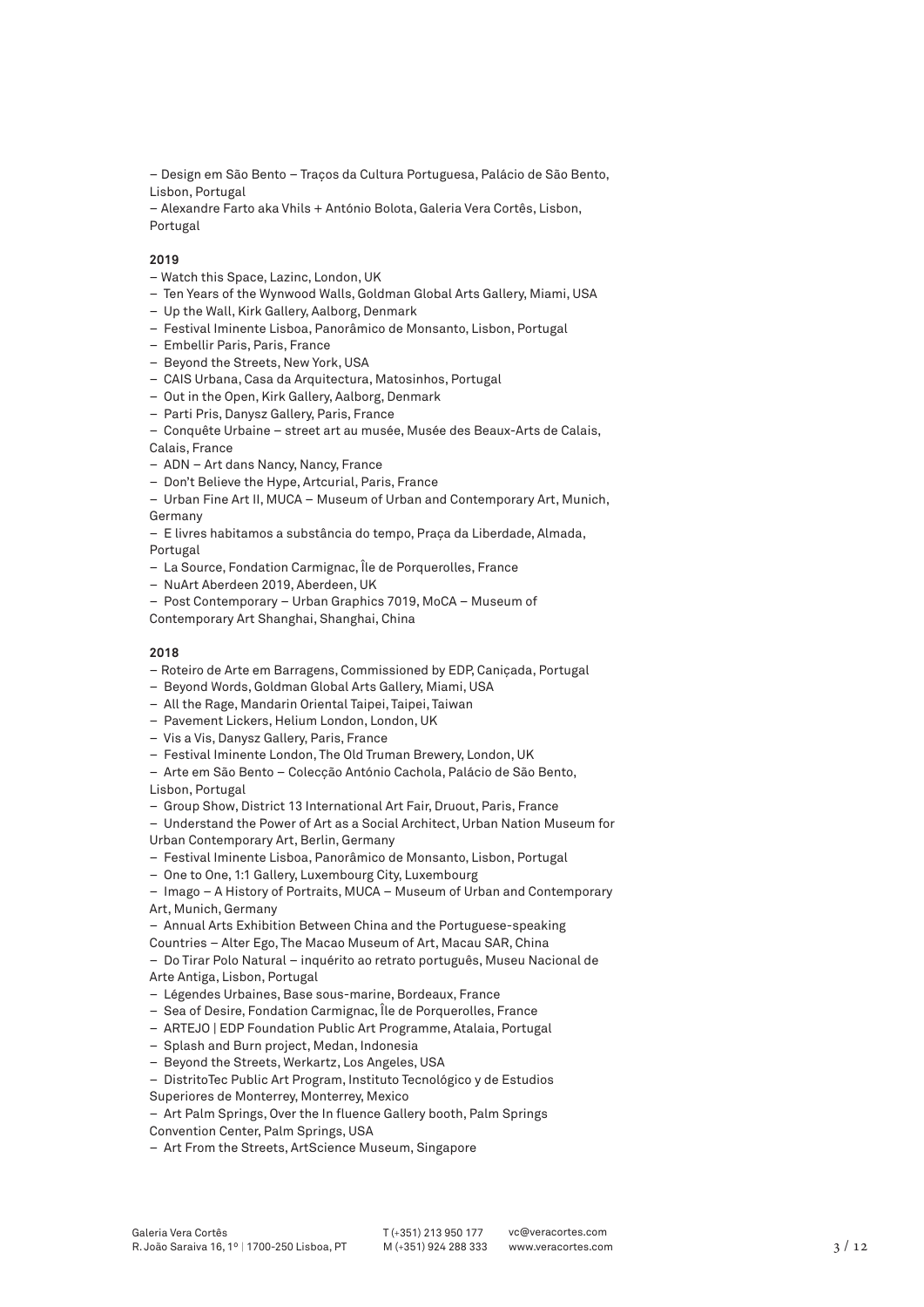– Reflexion of the City, Speerstra Gallery, Bursins, Switzerland

- Dar Luz a Esta Causa, Fundação EDP Museu da Eletricidade, Lisbon, Portugal
- When the Sun Goes Down, Arcade Art Gallery, Kaohsiung City, Taiwan
- Festival Iminente Oeiras, Jardim Municipal de Oeiras, Oeiras, Portugal
- Underdogs Public Art Programme, Lisbon, Portugal
- Festival Iminente London, The Old Truman Brewery, London, UK
- Viagem ao Invisível, Teatro Thalia, Lisbon, Portugal [cat.]

– Blueprint: Whose urban appropriation is this?, TENT – Centrum Beeldende Kunst, Rotterdam, Netherlands

– All Good Things – 10 Years of VNA Magazine, StolenSpace Gallery, London, UK

– Papier 2017 – foire d'art contemporain, Grand Quay du Port de Montréal, Montreal, Canada

– Urban Fine Art, MUCA – Museum of Urban and Contemporary Art, Munich, Germany

– Arte Urbano, de la calle al Museo, MUBAM – Museo de Bellas Artes de Murcia, Murcia, Spain

– Street Generation(s) – 40 ans d'art urbain, La Condition Publique, Roubaix, France

– Out of Place – Art the Beach, The Pulse, Hong Kong SAR, China

– Ono'u Urban Tiare – Tahiti International Art Residency Experience, Pape'ete, Tahiti, French Polynesia

– Rise and Shine, Arcade Art Gallery at the Pier-2 Art Center, Kaohsiung City, Taiwan

# **2016**

– In fluential, Over the In fluence Gallery, Hong Kong SAR, China

– APPortfolio House Collection – 7th Anniversary International Art Collection

Exhibition, Mission Hills Artworks, Shenzhen, Guangdong, China

– Fireworks, Magda Danysz Gallery, Shanghai, China

– A cidade na cidade – obras da colecção António Cachola, Centro das Artes e Cultura de Ponte de Sor, Ponte de Sor, Portugal

– Post No Bills: Public Walls as Studio and Source, Neuberger Musem of Art, Purchase, NY, USA

– Festival Iminente, Jardim Municipal de Oeiras, Oeiras, Portugal

– Hard Rock Stadium, Art Basel Miami '16, Miami, USA

– Road to Mukono, Swinton Gallery, Madrid, Spain

– Art from the Streets | The History of Street Art – From New York to Beijing, China Central Academy of Fine Arts (CAFA) Art Museum, Beijing, China

– Abaixo as fronteiras! Vivam o design e as artes, MUDE – Museu do Design e

da Moda, Lisbon, Portugal

– Choices Paris 2016 – Collector's Weekend, Palais de Tokyo, Paris, France

– Knock on Wood, Magda Danysz Gallery, Paris, France

– Paradoxes of the Ivory Tower – Painting and Pictorial Elements in the Norlinda and José Lima Collection, Oliva Creative Factory, São João da Madeira, Portugal

– Point of View, Park of the Pena Palace, Sintra, Portugal

– Dubai Walls, Dubai, United Arab Emirates

– Popism – Emergence Festival, Palazzo Corvaja, Taormina, Italy

– HKwalls 2016, Hong Kong SAR, China

– The Originals, Goldman Global Arts Gallery at Art Basel Miami 2016, Miami, USA

– They Would Be Kings: An Exhibition Curated by Steve Lazarides, Sotheby's

Hong Kong Gallery, Hong Kong SAR, China

– Art Karlsruhe, Karlsruhe Trade Fair Center, Galerie Springmann booth, Karlsruhe, Germany

– Still Here, a Decade of Lazarides, Lazarides Gallery, London, UK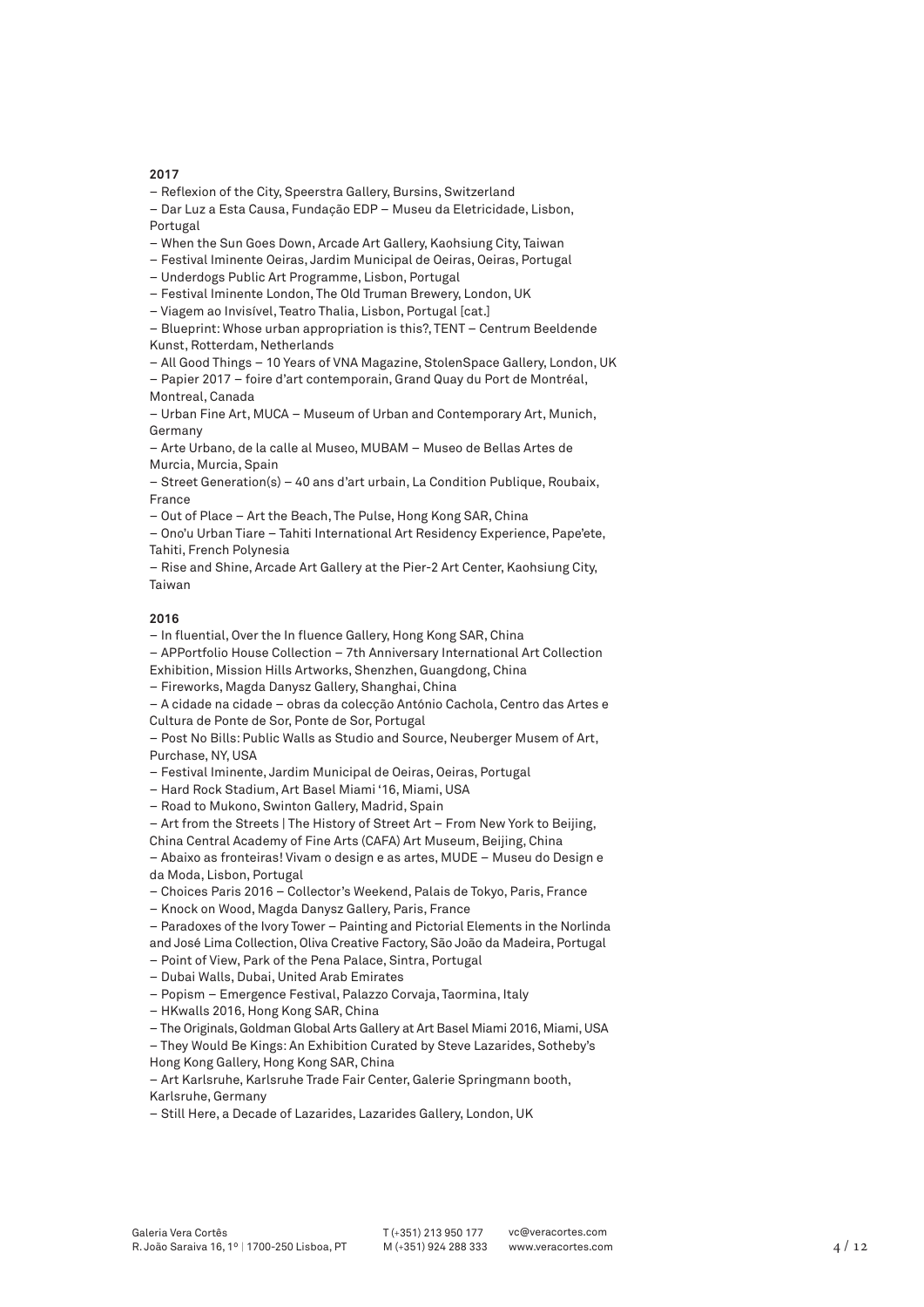– Schöne Bescherung – Christmas Group Show, Die Kunstagentin Gallery, Cologne, Germany

– Codici Sorgenti, Visione Urbane Contemporanee, Palazzo Plamonte di Catania, Catania, Italy

– 360º – A Selection of 500 Contemporary Artworks, Magda Danysz Gallery, Shanghai, China

– Street Art Inside - Collection Nicolas Laugero Lasserre, Théâtre de l'Agora, Evry, France

– 1/81 – 30 anos do Centro Português de Serigrafia (print editions), Bilbao

International Print Fair, Bilbao, Spain

– Urban Xchange Festival 2015, Penang, Malaysia

– Topázio, 140 anos de prata: 14 décadas, 14 autores, MMIPO – Museu e Igreja

da Misericórdia do Porto, Porto, Portugal

– Catastrofe 2015, Studiocromie Gallery, Grottaglie, Italy

– Interventions, Magda Danysz Gallery, Paris, France

– Emergence Festival 2015 – Street Art Silos, Catania, Italy

– Printology, University of Arkansas – Fort Smith, Fort Smith, USA

– The Unexpected Project: Mural Festival, Fort Smith, USA

– DoksArtFair 2015 – Foire internationale d'art contemporain, Lyon, France

– Walk&Talk Festival 2015, Azores, Portugal

– Big City Life Festival, Rome, Italy

– Inter Nation Art, HDLU – Croatian Association of Artists, Zagreb, Croatia

– Station to Station: A 30 Day Happening, Barbican Centre, London, UK

– O Bairro i o Mundo, Quinta do Mocho, Sacavém, Portugal

– Festival Aldeias Artísticas, Juncal do Campo, Portugal

– Street Art, Modus Gallery, Paris, France

– Urban Painting – Street Art Exhibition, Monte di Mola Museum, Porto Cervo, Sardinia, Italy

– 1/81 – 30 anos do Centro Português de Serigrafia, Museu do Côa, Vila Nova de Foz Côa, Portugal

– Um olhar do retrato, A Pequena Galeria, Lisboa, Portugal

– Obras da Colecção António Cachola, Centro de Arte Contemporânea Graça Morais, Bragança, Portugal

– Iberian Suite – Installation: A Journey of the Imagination, The Kennedy Center, Washington, USA

– Sleeping Beauty, Magda Danysz Gallery, Paris, France

- Facing Faces, Funarte Gallery, Lisbon, Portugal
- Urban Nation Project M, Berlin, Germany

# **2014**

– Library Street Collective Group Show, Basel Week Miami '14, Miami, USA

– Street Art – um panorama urbano, CAIXA Cultural Brasília, Brasilia, Brazil

– Contrast Mural Series, LeBASSE Projects, Los Angeles, USA

– O Resto e o Gesto: Desenhos para o século XXI, Museu do Côa, Vila Nova de Foz Côa, Portugal

– In-Out Street Art et Graf fiti – Collection d'Art Urbain Nicolas Laugero

Lasserre, Maison des Arts de Créteil, Créteil, France

– Under the Wave, Molitor, Paris, France

– Nuit Blanche 2014 – Hôpital Necker, Paris, France

– Xprays Yourself, École 42, Paris, France

– MyFINBEC 2014, Stattbad Berlin Gallery, Berlin, Germany

– Urban Forms Festival, Lodz, Poland

– Public Matter, Library Street Collective Gallery, Detroit, USA

– MyFINBEC 2014, Wunderkammern Gallery, Rome, Italy

– Recollection, The Outsiders Newcastle, Newcastle upon Tyne, UK

– MyFINBEC 2014, Lime Wharf Gallery, London, UK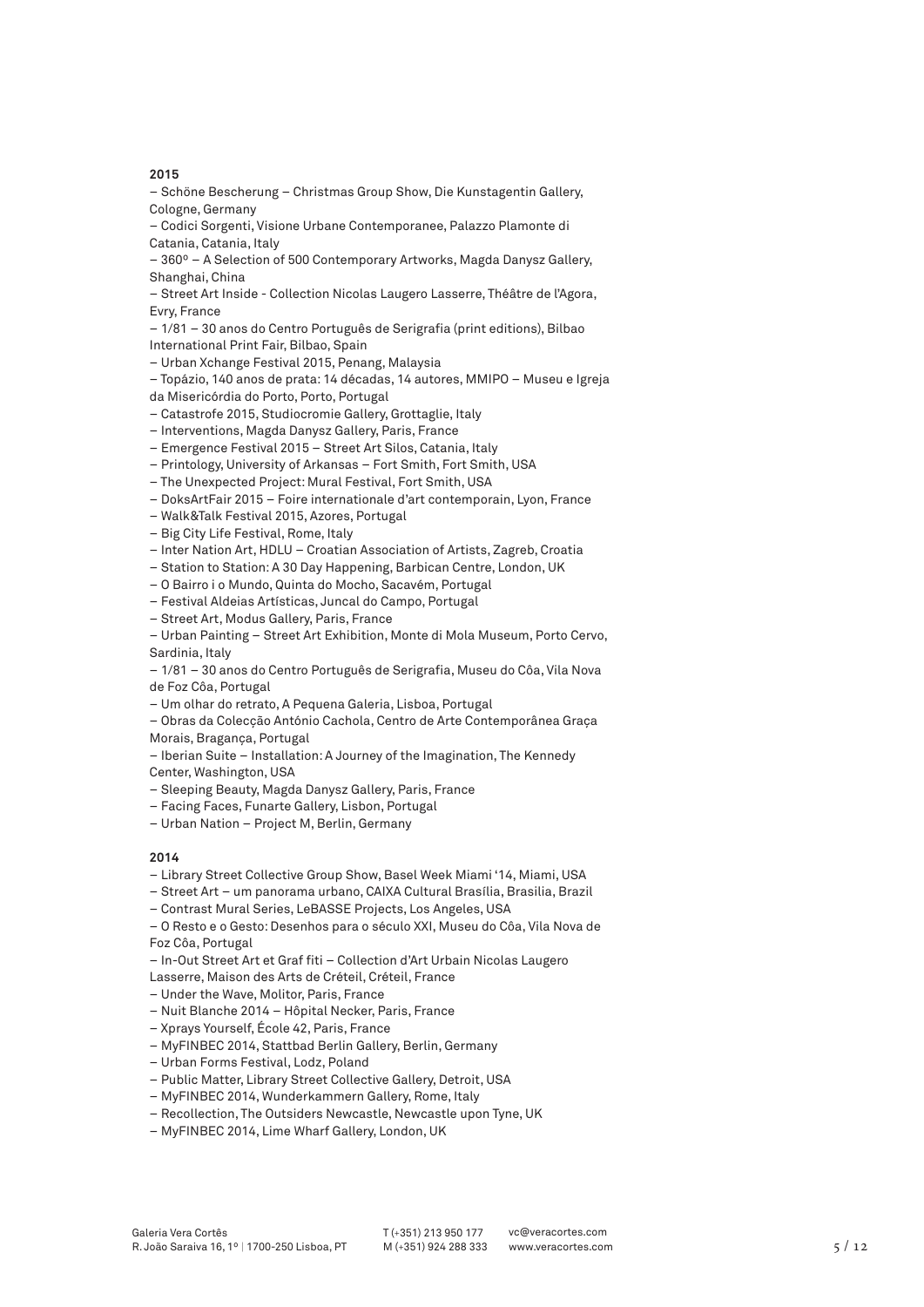– #Street Art – L'innovation au coeur d'un mouvement, Espace Fondation EDF, Paris, France

– MyFINBEC 2014, Ruttkowski;68 Gallery, Cologne, Germany

- Lasco Project #3, Palais de Tokyo, Paris, France
- European Express, Wall Street Gallery, West Hollywood, USA

– Street Art – um panorama urbano, CAIXA Cultural Rio de Janeiro, Rio de Janeiro, Brazil

– MyFINBEC 2014, Cave Fin Bec, Sion, Switzerland

– Do Valongo à Favela: imaginário e periferia, Museu de Arte do Rio, Rio de Janeiro, Brazil

– O Arquivo Saíu à Rua, Arquivo Municipal de Lisboa, Lisbon, Portugal

– Collection d'Art Urbain Nicolas Laugero Lasserre, Galerie à l'Ecu de France, Viroflay, France

– Neo Vol. #1 Group Show, Die Kunstagentin Gallery, Cologne, Germany

– An Even Eleven, Shooting Gallery, San Francisco, USA

– Hors les Murs, Institut français du Portugal, Lisbon, Portugal

– Passionément – Collection Nicolas Laugero Lasserre, Galerie Caplain

Matignon, Paris, France

– No(w)here\*, Starkart Exhibitions, Zurich, Switzerland

– Street Art – um panorama urbano, CAIXA Cultural São Paulo, Sao Paulo, Brazil

– Pow! Wow! Hawaii, Honolulu, Hawaii, USA

– ArtCycling, Anexo Galeria de Arte, Rio de Janeiro, Brazil

– Art Urbain – Collection Nicolas Laugero Lasserre, Galerie Lásecu, Lille, France

– Exposição Permanente – Obras da Colecção António Cachola, MACE –

Museu de Arte Contemporânea de Elvas, Elvas, Portugal

# **2013**

– Work, Buy, Consume, Die, Reed Projects Gallery, Stavanger, Norway

– Choices, Magda Danysz Gallery, Shanghai, China

– Underdogs Public Art Programme, Lisbon, Portugal

– NizzArt, Turin, Italy

– Rise Above – Life is Beautiful Festival, Las Vegas, USA

– Brutal, Lazarides Gallery, London, UK

– Nuit Blanche 2013, Paris, France

– Tour Paris 13, Paris, France

– Avant Garde Urbano Festival, Tudela de Navarra, Spain

– Avant Garde Urbano IV, Museo Muñoz Sola de Arte Urbano, Tudela de

Navarra, Spain

– Pierres, Papiers Peintures – Arts urbains & Architectures, Pierresvives,

Montpellier, France

– NuArt Festival 2013, Stavanger, Norway

– Teenage Kicks, Rennes, France

– Contentores Lisboa 2013, Lisbon, Portugal

– Um r-e-t-r-a-t-o quase apagado 1, XVII Bienal de Cerveira 2013, Vila Nova de Cerveira, Portugal

–10 Years Wooster Collective 2003-2013, Jonathan LeVine Gallery, New York, USA

– Mural Arts Program, Philadelphia, USA

– Walk&Talk Festival 2013, Azores, Portugal

– Hecho en Oaxaca, Museo de Arte Contemporáneo, Oaxaca, Mexico

– Les Bains – Résidence d'Artistes, Les Bains-Douches, Paris, France [cat.]

– Work in Progress, Above Second Gallery at Somerset House, Hong Kong SAR, China

– Summer of Art – Urban Takeover, Hannahs at Seale-Hayne, Newton Abbot, UK

– Sincronías, Artistas Portugueses en la Coléccion Cachola, MEIAC – Museo

Extremeño e Iberoamericano de Arte Contemporáneo, Badajoz, Spain

– Janela CP, Lisbon, Portugal

– Acordem as Guitarras, Museu do Fado, Lisbon, Portugal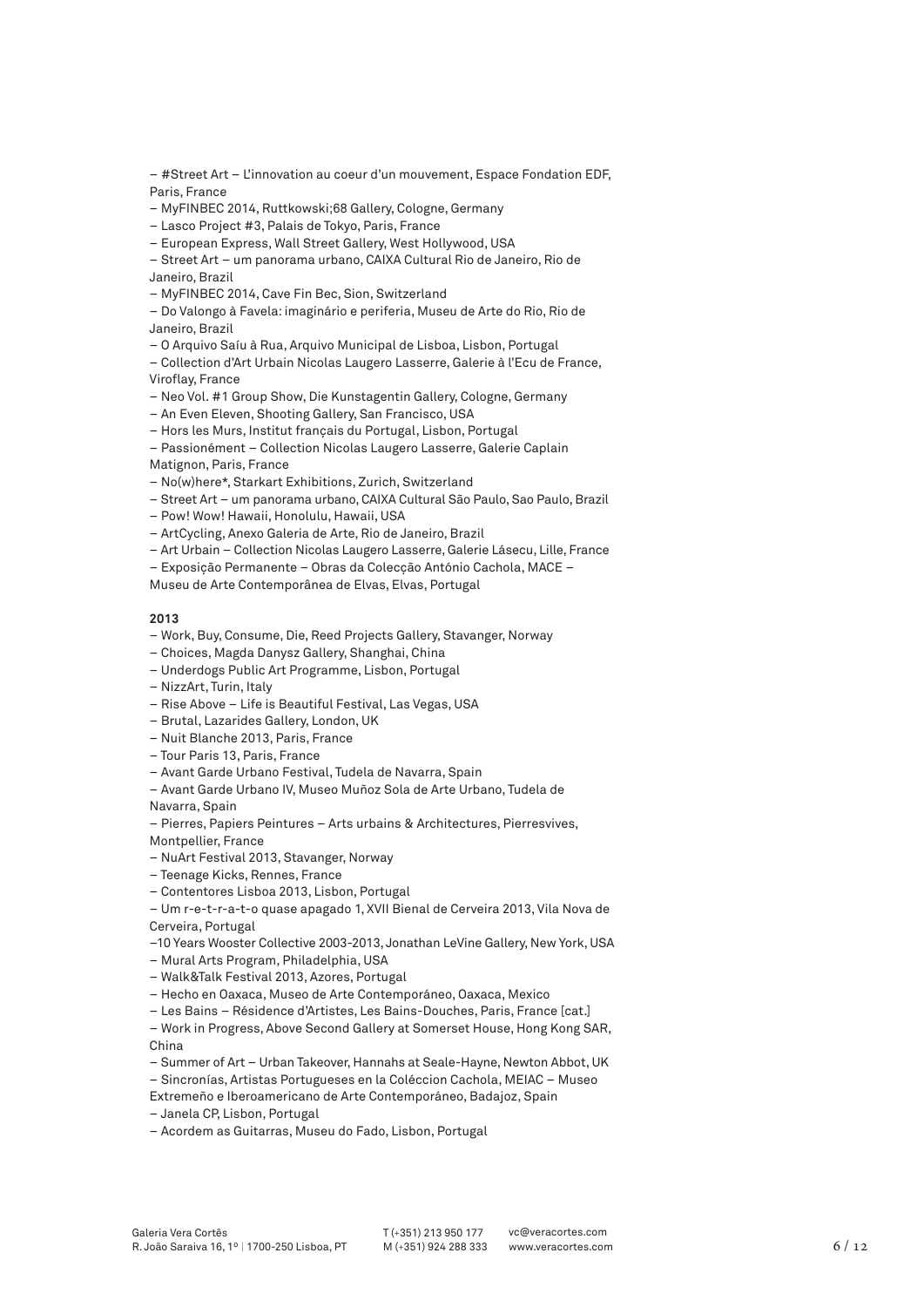– Imaginarius – International Street Theatre Festival, Santa Maria da Feira, Portugal

– Ex Situ, Centre Pompidou, Paris, France

– Santurce es Ley 4 Festival, MAPR – Museo de Arte de Puerto Rico, San Juan, Puerto Rico

– Street Arts Festival, Fremantle, Western Australia, Australia

– Urban Art! Biennale 2013, UNESCO Weltkulturerbe, Völklinger Hütte Museum, Völklingen, Germany

– At Home I'm a Tourist – Selim Varol Collection, CAC – Centro de Arte

Contemporáneo de Málaga, Málaga, Spain

– While We Were Away, 941 Geary Gallery, San Francisco, USA

–Ennemi Public, Magda Danysz Gallery, Paris, France

### **2012**

– Au-delà du Street Art, Musée de la Poste, Paris, France

– Le 4eme Mur 2012, Winterlong Galerie, Niort, France

– A Ciência do Desenho, Casa da Cerca – Centro de Arte Contemporânea, Almada, Portugal

- Arts: Le Havre 2012 Biennale d'Art Contemporain, Le Havre, France
- Dig Dig: Digging for Culture in a Crashing Economy, Plataforma Revólver, Lisbon, Portugal

– FAME Festival 2012, Grottaglie, Italy

- Festival Images, Vevey, Switzerland
- Klimt Illustrated, Lazarides Gallery, London, UK
- Walk & Talk Festival 2012, Azores, Portugal
- Milestone Project, Girona, Spain
- Komafest, Vardo, Norway
- Show #02, Reed Projects Gallery, Stavanger, Norway
- Cascais Artspace 2012, Cascais, Portugal
- The Rejects, Reed Projects Gallery, Stavanger, Norway
- Streets of the World, Opera Gallery, New York, USA
- Overlook, Magda Danysz Gallery, Shanghai, China
- Le M.U.R., Paris, France
- All City Canvas Festival 2012, Mexico City, Mexico
- Open Walls, Baltimore, USA
- Out of Line, Espace H2O, Differdange, Luxembourg

– Domination, Hegemony and the Panopticon, Traf fic Gallery, Dubai, United Arab Emirates

### **2011**

- Paris Forever 100th exhibition of the gallery, Magda Danysz Gallery, Paris, France
- Meeting of Styles, Buenos Aires, Argentina
- Art Basel Miami '11 Wynwood Walls, Miami, USA
- The Minotaur, The Old Vic Tunnels, London, UK
- Underdogs, Centro Cultural Maus Hábitos, Porto, Portugal
- NuArt Festival 2011, Stavanger, Norway
- Wool Festival 2011, Covilhã, Portugal
- FAME Festival 2011, Grottaglie, Italy
- Walk&Talk Festival 2011, Azores, Portugal
- European Bailout Show, Lazarides/Post No Bills Gallery, Venice Beach,

California, USA

– By Permit Only, Guadalupe Cultural Arts Center, San Antonio, Texas, USA

- Outside In: International Urban Art Exhibition, Reed Projects Gallery, Stavanger, Norway
- Shadows and Reflections, Magda Danysz Gallery, Paris, France
- Eurocultured Festival Turku 2011, Turku, Finland
- Visual Street Performance 2010, Fund. Escultor José Rodrigues, Porto, Portugal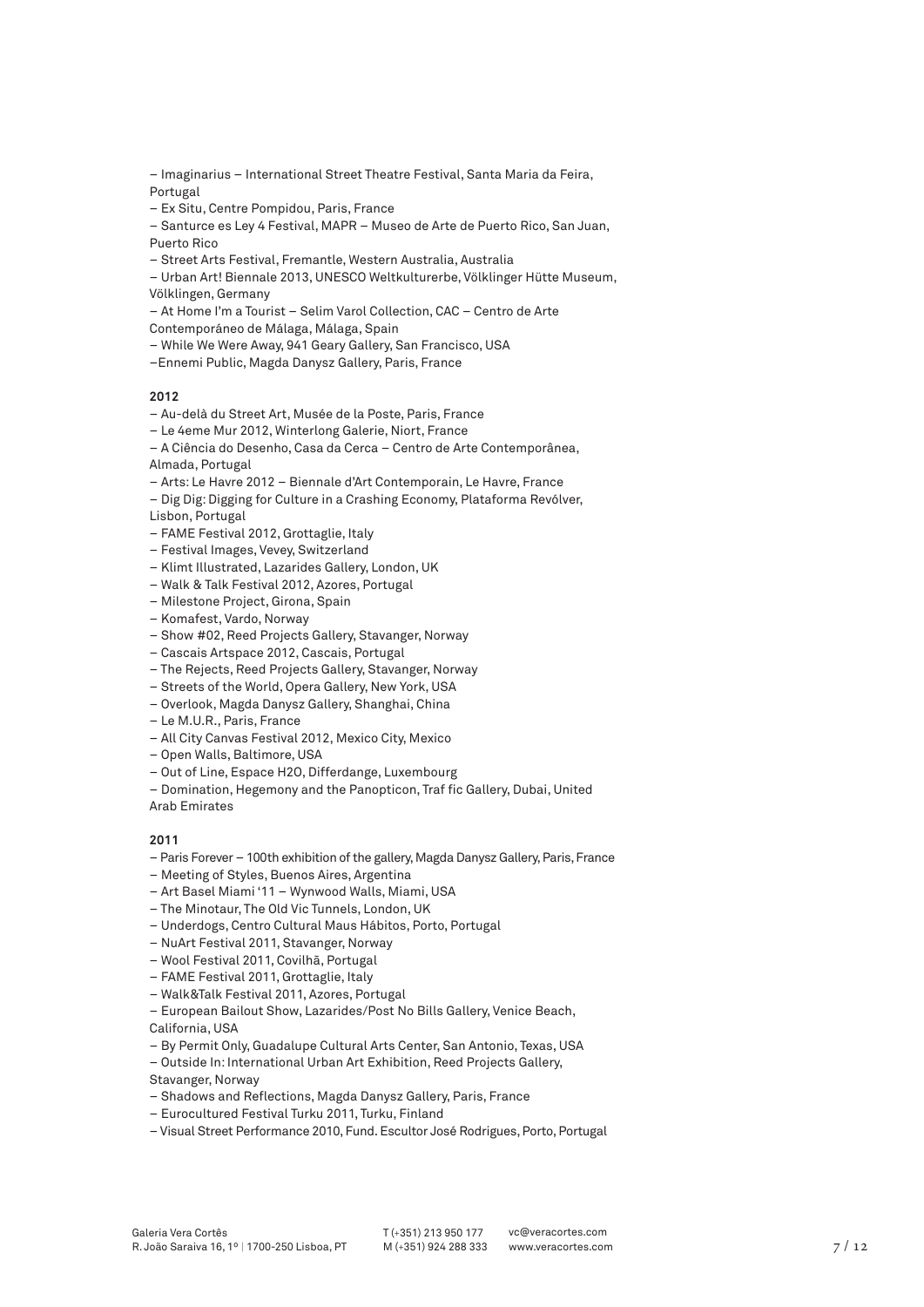– Observadores – Revelações, Trânsitos e Distâncias, Museu Berardo –

Colecção de Arte Moderna e Contemporânea, Lisbon, Portugal

- O Museu em Ruínas Obras da Colecção António Cachola, MACE Museu de
- Arte Contemporânea de Elvas, Elvas, Portugal
- CRONO Festival, Lisbon, Portugal

#### **2010**

- Underdogs, Vera Cortês Art Agency, Lisbon, Portugal
- Street Sketchbook: Journeys, Pictures on Walls Gallery, London, UK
- Hell's Half Acre, Lazarides Gallery/The Old Vic Tunnels, London, UK
- Street Art Contemporary Prints From the V&A, Herbert Art Gallery &
- Museum, Coventry, UK
- Terminal 5, Lazarides Gallery, London, UK
- FAME Festival 2010, Grottaglie, Italy
- NuArt Festival 2010, Stavanger, Norway
- Viva la Revolución: A Dialogue with the Urban Landscape, Museum of
- Contemporary Art San Diego, San Diego, USA
- Eurotrash, Lazarides Gallery, Los Angeles, USA
- O Dia Pela Noite, Lux Frágil, Lisbon, Portugal
- Jogo de Espelhos, MACE Museu de Arte Contemporânea de Elvas, Portugal
- Bogotá Stencil Art Festival 2010, Bogotá, Colombia
- Carris Arte em Movimento, Lisbon, Portugal

### **2009**

- Open Day, Pictures on Walls Gallery, London, UK
- Outsiders Selection, The Outsiders Newcastle, Newcastle upon Tyne, UK
- Grifters, Lazarides Gallery, London, UK
- Exposição \*04, Espaço BES Arte & Finança, Lisbon, Portugal
- Visual Street Performance 2009, Lisbon, Portugal
- FAME Festival 2009, Grottaglie, Italy
- Grow Up, Lazarides Gallery, London, UK
- Tunnel 228, Curated by Punchdrunk & Old Vic Theatre, Waterloo Station

Tunnels, London, UK

# **2008**

- Outsiders Walsall, The New Art Gallery Walsall, Walsall, UK
- Outsiders New York, Lazarides Gallery, New York, USA
- Graf fiti Nonstop / Meeting of Styles Graffiti / Street Art Festival 2008, Wroclaw, Poland
- Eurocultured Festival Manchester 2008, Manchester, UK
- The Cans Festival 2, London, UK
- Under a Red Sky, StolenSpace Gallery, London, UK
- The Cans Festival, London, UK
- Visual Street Performance 2008, Bairro Alto, Lisbon, Portugal

# **2007**

- Visual Street Performance 2007, Fábrica do Braço de Prata, Lisbon, Portugal
- Difusor Stencil Art Festival 2007, Barcelona, Spain
- Eurocultured Festival Dublin 2007, Dublin, Ireland
- Red Bull Street Gallery, Lisbon, Portugal

- Visual Street Performance II, Espaço Interpress, Bairro Alto, Lisbon, Portugal
- Hábitos de Rua, Maus Hábitos centro de intervenção cultural, Porto,
- Portugal
- Guanxi Scaling the Great Wall of China, event produced by Jason
- Associates, Hotel Ritz, Lisbon, Portugal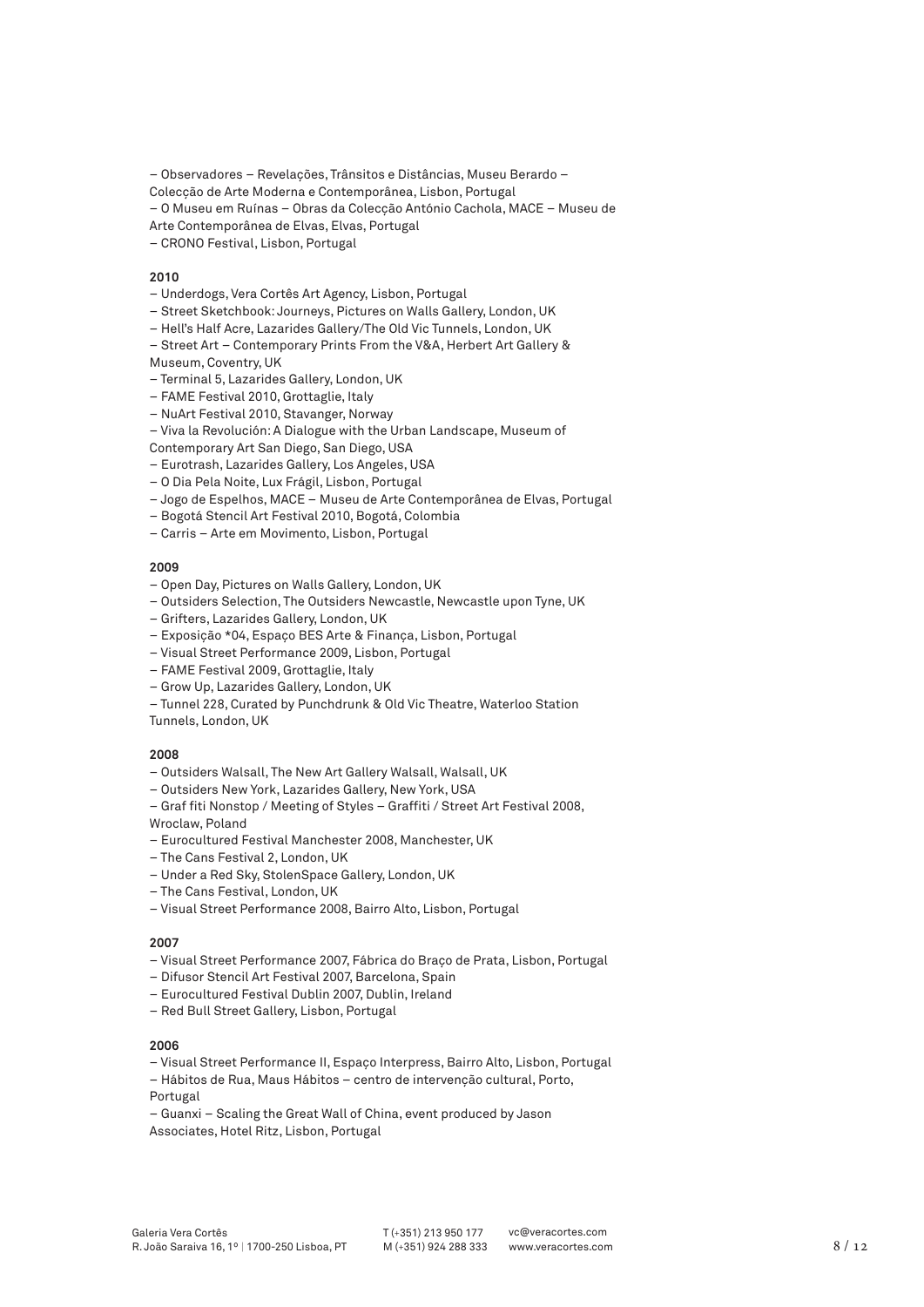- Graffiti Show, Escola Adães Bermudes, Alcobaça, Portugal
- Visual Street Performance, Espaço Interpress, Bairro Alto, Lisbon, Portugal
- Graffiti 2005, Centro Cultural Malaposta, Odivelas, Portugal

#### **2003**

- . de Graff #2, Oficina da Juventude do Miratejo, Miratejo, Portugal
- Arte Urbana, Vila Franca de Xira, Portugal
- 8º Prémio Fidelidade Mundial Jovens Pintores, Culturgest, Lisbon, Portugal

#### **Selected commissions & public art projects**

### **2019**

- Biblioteca Municipal do Mindelo, Cabo Verde
- Projeto Xalabas, Cidade da Praia, Cabo Verde
- Everyday Heroes, Vhils & PichiAvo, Super Bock Group, Leça do Balio, Portugal
- MUCA Museum of Urban and Contemporary Art, Munich, Germany
- 90 anos do Instituto Camões, Instituto Camões, Lisbon, Portugal

#### **2018**

- We Yone Child Foundation & Affixed Productions, Freetown, Sierra Leone
- Intangible, SEAT Å~ Vhils, Cascais, Portugal
- Making the Invisible Visible Hennessy, London, UK
- Making the Invisible Visible Hennessy, Ho Chi Minh City, Vietnam
- Making the Invisible Visible Hennessy, Moscow, Russia
- Making the Invisible Visible Hennessy, Johannesburg, South Africa
- Making the Invisible Visible Hennessy, Chicago, USA
- Making the Invisible Visible Hennessy, New York, USA
- Fondation Carmignac, Île de Porquerolles, France
- Art Route Across Dams | EDP Foundation, Caniçada hydroelectric dam,
- Parada do Bouro, Portugal
- Ironbound Recreation Center, Newark, USA
- Baía do Tejo, Barreiro, Portugal

# **2017**

- Embassy of Portugal in China, Beijing, China
- 43rd anniversary of the 25th April, Palácio de São Bento, Lisbon, Portugal
- Embassy of Portugal in Thailand, Bangkok, Thailand

### **2016**

- Consulate-General of Portugal in Macau and Hong Kong, Macau SAR, China
- Institut Fondamental d'Afrique Noire Université Cheikh Anta Diop, Dakar, Senegal

– Centre for Innovation and Competitiveness | GS1 Portugal headquarters, Lisbon, Portugal

- WindArt Project, Serra de Leomil, Moimenta da Beira, Portugal
- Look at Porto, Porto, Portugal
- Distrito de Arte Urbano, Punta del Este, Maldonado, Uruguay

- Calçada, Lisbon, Portugal
- The Meaning of Life, International Space Station, low earth orbit
- Heavenly Hundred Garden, Kiev, Ukraine
- Hyundai Card Music Library, Seoul, South Korea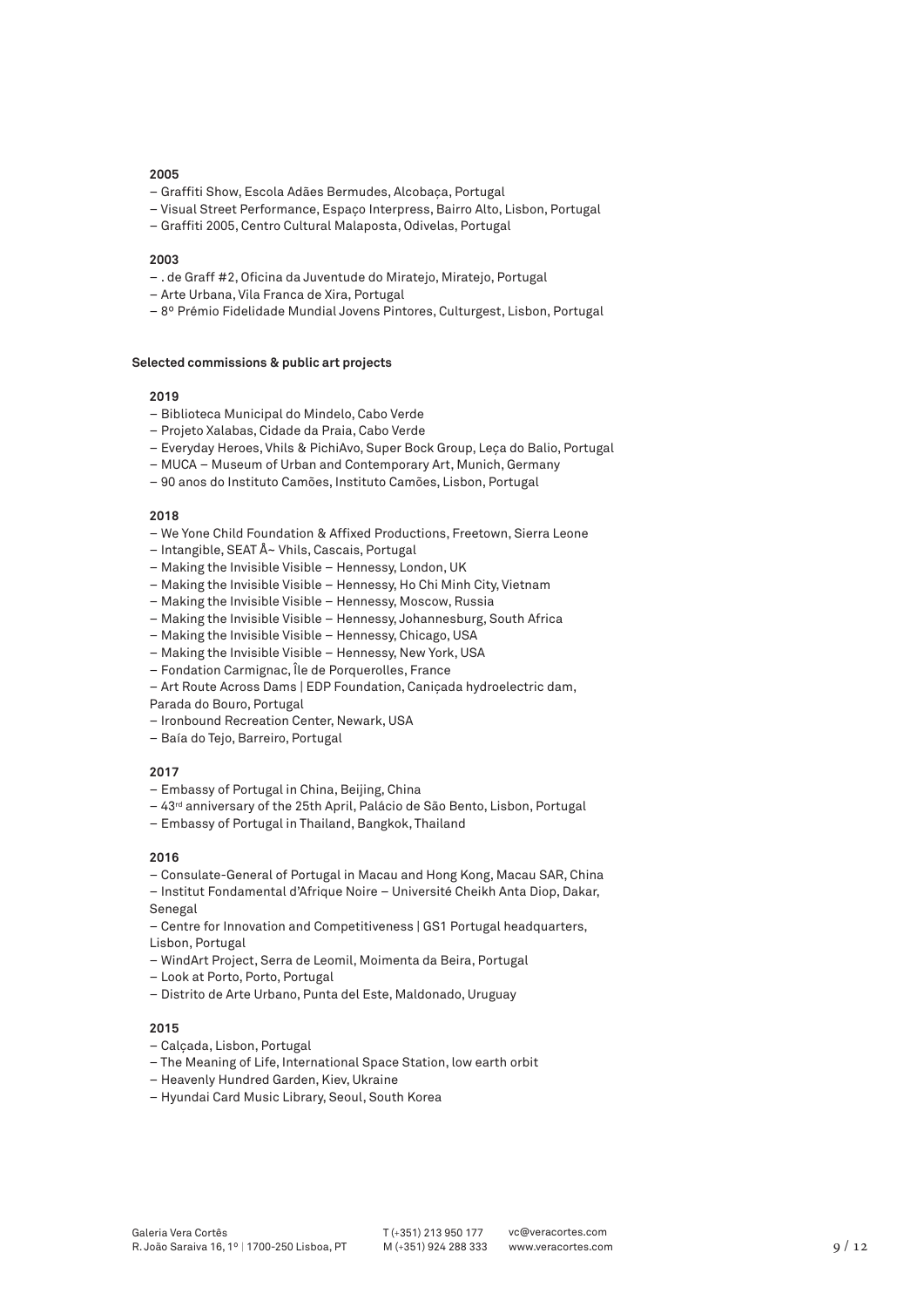- Projeto Memória, Teatro Nacional Dona Maria II, Lisbon, Portugal [cat.]
- Passage 46, Freiburg Theater, Freiburg, Germany
- Phytology Project, Bethnal Green Nature Reserve, London, UK
- Le Freeport Luxembourg, Luxembourg
- Escola Secundária Dr. José Afonso, Seixal, Portugal
- MAR Museu de Arte do Rio de Janeiro, Rio de Janeiro, Brazil

#### **2013**

– Fragmentos, Ladeira dos Tabajaras, Botafogo and Copacabana, Rio de Janeiro, Brazil

### **2012**

– Descascando a Superfície, Morro da Providência, Rio de Janeiro, Brazil

#### **2011**

– Public art intervention within the scope of the exhibition "Keith Haring: 1978- 1982", CAC – Contemporary Arts Center, Cincinnati, Ohio, USA

#### **2009**

– O futuro não conheço. O passado, já o não tenho, ABBC building, Lisbon, Portugal

# **Outdoor art interventions 2007-2019 | Locations**

**Argentina**: Buenos Aires. **Australia**: Fremantle; Sydney. **Brazil**: Piraquara; Recife; Rio de Janeiro; São Paulo. **Canada**: Montreal. **Cape Verde**: Mindelo; Praia. **China**: Beijing; Hong Kong SAR; Macau SAR; Shanghai. **Colombia**: Armenia; Bogotá; Medellín; Santiago de Cali. **Denmark**: Aalborg. **Finland**: Turku. **France**: Angers; Île de Porquerolles; Nancy; Niort; Paris; Roubaix; Saint-Malo. **French Polynesia**: Pape'ete. **Germany**: Berlin; Freiburg; Munich; Völklingen. **Indonesia**: Medan. **Italy**: Catania; Grottaglie; Rome; Turin. **Japan**: Hashima. **Luxembourg**: Differdange; Luxembourg City. **Malaysia**: Butterworth. **Mexico**: Hermosillo; Mexico City; Monterrey; Oaxaca. **Norway**: Stavanger; Vardø. **Poland**: ó d .P **ortugal**: Alandroal; Almada; Amadora; Atalaia (Vila Nova da Barquinha); Aveiro; Barreiro; Beja; Cascais; Covilhã; Elvas; Esposende; Estarreja; Juncal do Campo; Leça do Balio; Lisbon; Loures; Moimenta da Beira; Oeiras; Parada do Bouro; Porto; Santa Maria da Feira; São João da Madeira; São Miguel (Azores); Sintra; Seixal; Torres Vedras; Vila do Conde; Vila Nova de Foz Côa; Vila Nova da Barquinha. **Puerto Rico**: San Juan. **Romania**: Bucharest; Cluj-Napoca; Timisoara. **Russia**: Moscow. **Senegal**: Dakar. **South Africa**: Johannesburg. **Spain**: Girona; Madrid; Seville; Tudela de Navarra. **Sierra Leone**: Freetown. **Switzerland**: Vevey. **Thailand**: Bangkok. **UAE**: Dubai. **UK**: Aberdeen; Exeter; London. **Ukraine**: Kiev. **Uruguay**: Punta del Este. **USA**: Baltimore; Chicago; Cincinnati; Delray Beach; Detroit; Fort Smith; Hollywood; Honolulu; Las Vegas; Los Angeles; Miami; Newark; New York; Philadelphia; San Diego; Venice Beach. **Vietnam**: Ho Chi Minh City. **Low earth orbit**: International Space Station.

#### **Music videos (as director)**

**2015**

– A minha cena, Carlão

- Raised by Wolves, U2 (also: artwork for cover of "Films of Innocence" DVD)
- Stoopid, Buraka Som Sistema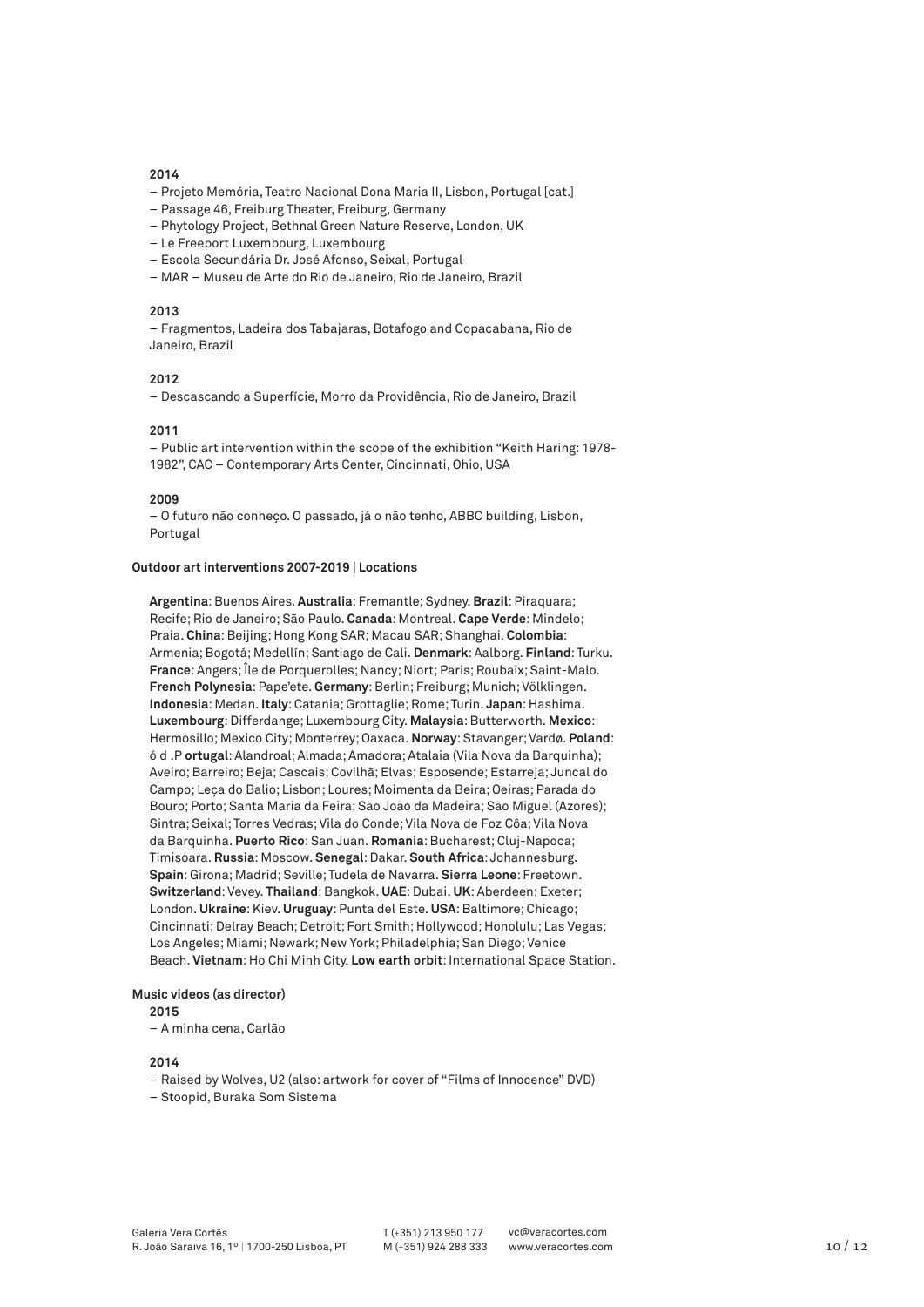**2011** – M.I.R.I.A.M., Orelha Negra

#### **Stage shows (as director)**

**2017**

Periférico, BoCa – Biennial of Contemporary Arts, Centro Cultural de Belém, Lisbon, Portugal

# **Selected public & private collections**

APPortfolio Asia Collection, Shenzhen, China Centro Cultural de Cascais, Cascais, Portugal China Central Academy of Fine Arts (CAFA) Art Museum, Beijing, China Coleção Alfredo Hertzog da Silva, Sao Paulo, Brazil Coleção de Arte Contemporânea Portugal Telecom, Lisbon, Portugal Coleção de Arte Fundação EDP, Lisbon, Portugal Coleção Luciana e Luis Antonio Almeida Braga, Rio de Janeiro, Brazil Coleção Norlinda e José Lima, São João da Madeira, Portugal Colecção António Cachola – Museu de Arte Contemporânea de Elvas, Elvas, Portugal Collection l'Adresse Musée de la Poste, Paris, France Collection Nicolas Laugero Lasserre, Paris, France Collection Si Particulière, Paris, France Fluctuart Centre d'Art Urbain, Paris, France Fondation Carmignac, Île de Porquerolles, France Fundação Oriente, Lisbon, Portugal Fundación María Cristina Masaveu Peterson, Madrid, Spain Hong Kong Contemporary Art (HOCA) Foundation, Hong Kong SAR, China Hyundai Art Collection, Seoul, South Korea Le Centquatre-Paris, Paris, France MAAT – Museum of Art, Architecture and Technology, Lisbon, Portugal MAR – Museu de Arte do Rio de Janeiro, Rio de Janeiro, Brazil MUCA – Museum of Urban and Contemporary Art, Munich, Germany Musée Art 42, Paris, France Museum of Contemporary Art San Diego, San Diego, USA Perez Art Museum Miami, Miami, USA PT Data Center, Covilhã, Portugal Quartel da Arte Contemporânea de Abrantes - Coleção Figueiredo Ribeiro, Abrantes, Portugal Selim Varol Collection, Düsseldorf, Germany Urban Nation Museum for Urban Contemporary Art, Berlin, Germany Victoria & Albert Museum, London, UK

# **Books**

Pentimento, Alexandre Farto aka VHILS Editor: Miguel Moore – Vhils Studio / Texts: Roger Gastman, Miguel Moore / Graphic Design: João M. Machado Portugal, 2020

Vhils Underdogs artists collection Lisbon, 2018

Ephemera, VHILS Exhibition book, Hong Kong 2016 / HOCA Foundation